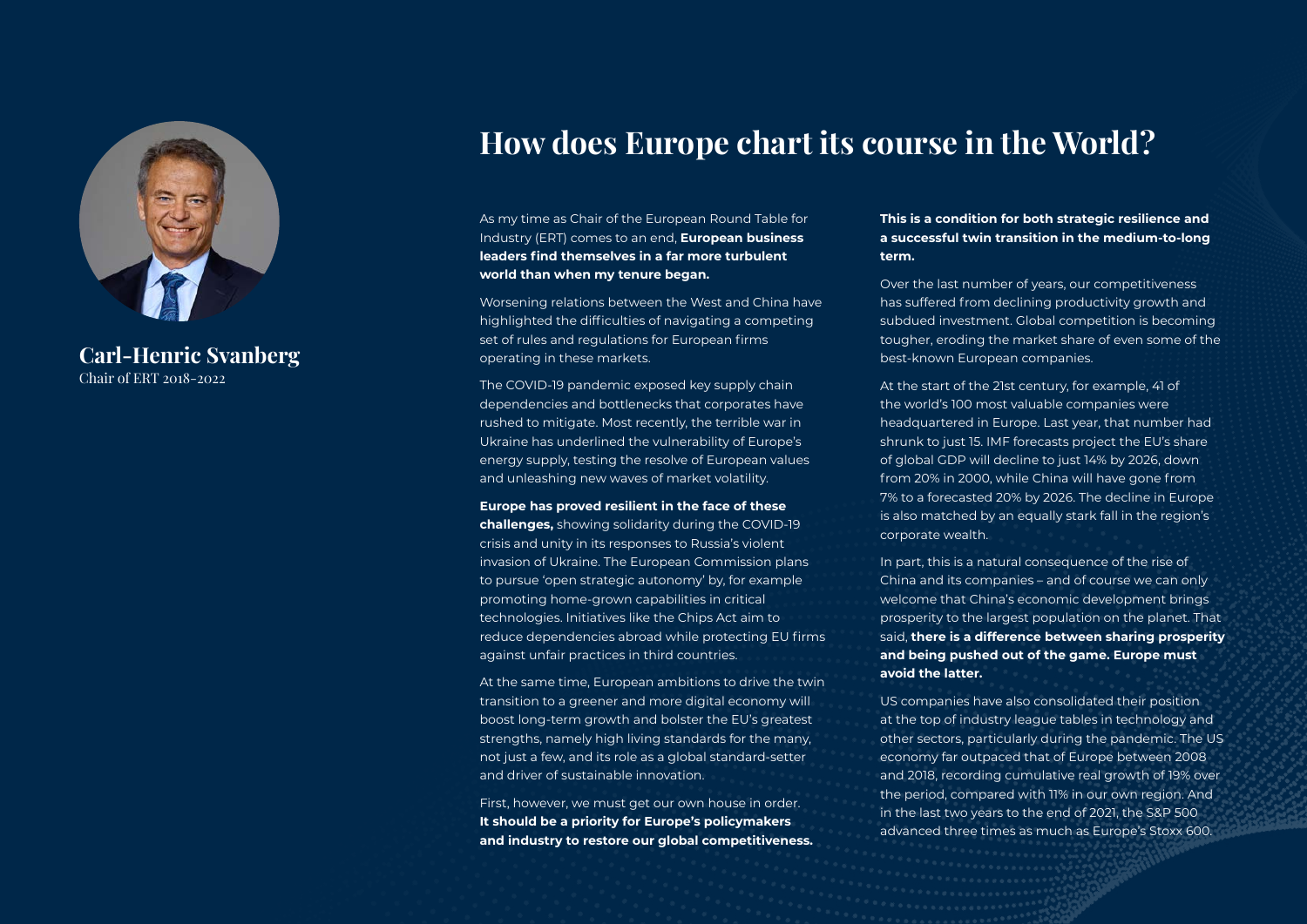### **Getting Fit to Compete Again**

Faced with such challenges, what should Europe do to retain its competitive advantage and drive its strategic agenda? I believe we must start by looking to strengthen the single market and deepen regional integration. Building resilience begins at home.

Central to its economic success and geopolitical influence, the single market is perhaps Europe's greatest asset and one of its most notable achievements to date. But we have hardly realised more than maybe half of its potential, due to a **continued lack of policy harmony within the bloc.** 

**Companies still need to produce their products in too many variations, sometimes even up to one per EU member state.** Differences in approval processes, testing and labelling create additional national barriers that hinder corporate expansion, stifle innovation and hamper competitiveness.

**As a result, productivity suffers, consumers pay more, SME's cannot compete with Asian suppliers and job opportunities gets lost. Compare this with US and Chinese firms who operate from true harmonised home markets.** 

Consider for a moment how a start-up based in Paris seeking to establish operations in Rome faces far more red tape than one from Chicago opening up in Los Angeles, or a company from Shanghai, trying to get established in Shenzhen.

These factors make it harder for European corporates' to expand and in an agile world of tech and fast-moving green solutions, the ability to scale-up is critical to competitiveness.

And maybe also we, the European companies, big and small, are part of the problem by seeing our domestic market as our home turf rather than looking at it from a European perspective.

This lack of focus on the single market's deficiencies may explain why intra-EU trade in goods has been stagnant since the global financial and eurozone crises. **Removing these barriers to stimulate growth and facilitate the twin transition is a matter of shared interest and urgency.** 

The European Commission projects that removing these barriers will unleash more than €700 billion in additional growth by 2029, all through budget-neutral means. Used appropriately this could create a virtuous circle that would truly strengthen Europe's place in the world.

## **Getting the Bedrocks Right: Digital and Energy**

#### **Digital**

**Nowhere has this fragmentation been more pronounced than in Europe's digital divide.** While some countries have highly developed digital infrastructures, others – including some of the largest EU Member States – are vastly underdeveloped relative to global leaders.

This is becoming an acute drag on European competitiveness and growth, as well as Europe's longterm ambitions for digital sovereignty and ability to transition to a decarbonised economy. Investment in digital innovation, research, skills and deployment of cutting-edge technologies must therefore continue to rise up the political and economic agenda.

**This is even more evident in the lack of a coordinated European rollout of 5G.** As an essential component of Europe's digital transition and driver of the next generation of industrial innovation, 5G is a step-change technology that presents unprecedented economic opportunities and positive externalities.

It will help increase productivity in key industrial sectors, as well as facilitate the digitisation of SMEs and support millions of jobs. It is also a fundamental enabler of the green transition, contributing to smart energy distribution, advanced mobility solutions and carbon tracking.

Europe has a sophisticated research base, industrial sector and consumer market. It is home to two worldleading mobile infrastructure suppliers, one of which I had the privilege to lead – providing for significant strengths that should underpin 5G's rapid deployment in the region.

Yet somehow, despite the initial lead we had as the pioneers of GSM mobile telephony, **Europe now lags far behind its international peers in both the commercialisation of 5G and the deployment of its infrastructure.** 

How can we close Europe's digital gap? A combination of things is required. First, if policymakers develop and deliver a favourable and harmonised regulatory and policy framework, it would incentivise rapid digital investment and implementation on a pan-European scale.

The second part is trickier – but just as important: promoting trust in new technology itself. **With 5G expected to cumulatively yield €2.2 trillion in GDP between 2020 and 2034, for example, Europe must work together to seize this opportunity and emerge digitally competitive** – or risk being outcompeted.

#### **Energy**

As for the transition to clean energy, European industry remains a global leader. The Green Deal defines a strategy for sustainable growth that will profoundly transform Europe's economy, ensuring prosperity and high living standards for future generations.